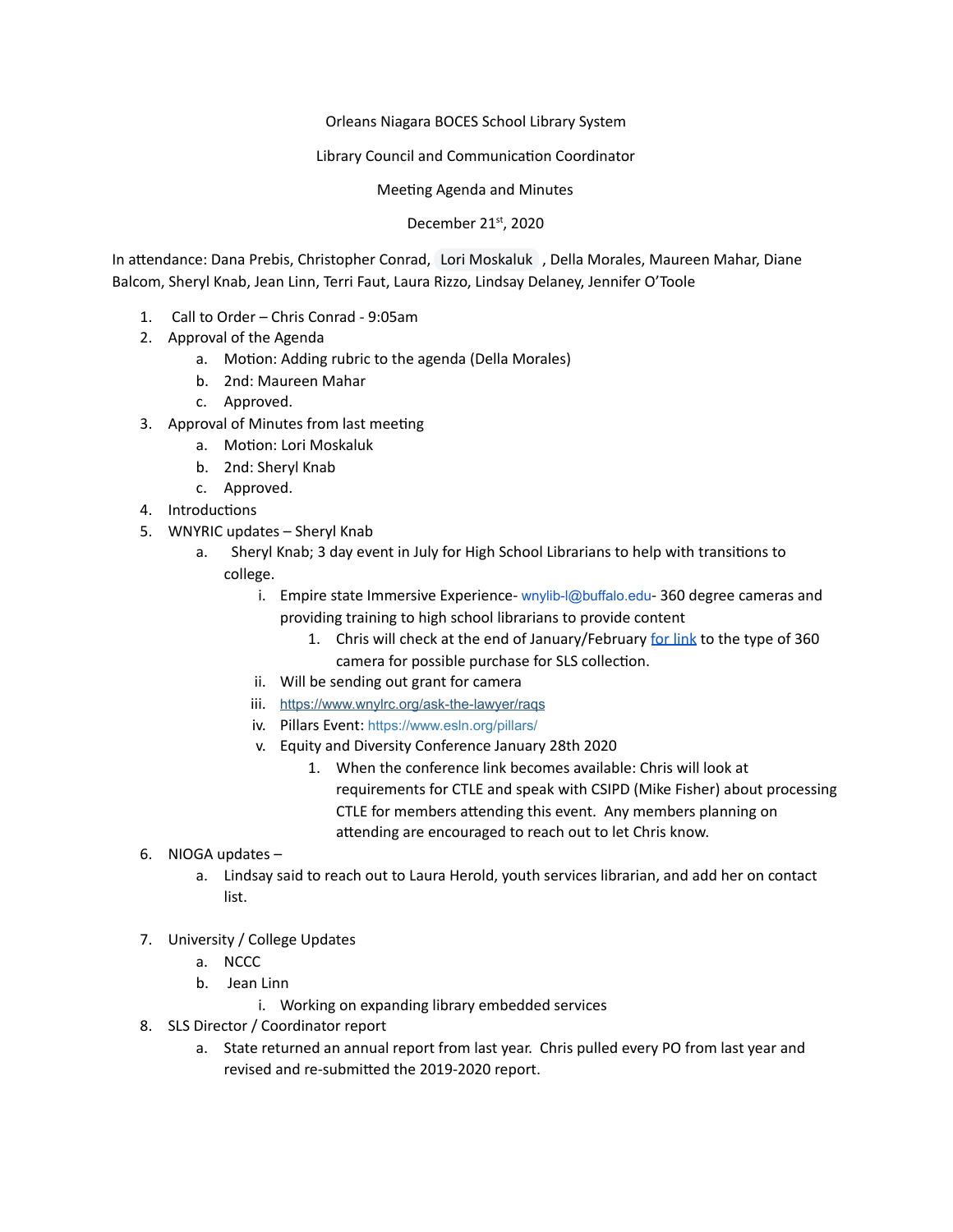- i. [Our bylaws](https://www.onboces.org/cms/lib/NY02216875/Centricity/Domain/66/cmpolicy.pdf) do not match council members website (90.1.8). Our bylaws have a total of 14. State report says Ex Officio does not count. We have 15 actual [council](https://www.onboces.org/cms/lib/NY02216875/Centricity/ModuleInstance/2547/Council_Membership_2020-2021.pdf)  [members](https://www.onboces.org/cms/lib/NY02216875/Centricity/ModuleInstance/2547/Council_Membership_2020-2021.pdf) .
- ii. Delaney- suggested bylaws should read that council will include representatives from 13 Districts instead of Elementary, Middle & High (DLD issue or bylaw change) and then have room for others (ex. college / university, public library, WNYLRC).
- iii. Adjust the bylaws- but make sure it includes enough from every district
- iv. Make sure you have 13 SLS spot and then others
- v. Chris Conrad: 15 spots currently on our list (member districts, NIOGA, NCCC, WNYLRC)
- vi. Sheryl Knab and Lindsay Delaney will forward phrasing for making this adjustment and Chris will format the new document. Plan is to provide this for a vote at next meeting. Commissioner's requirements on council size and make up are [here.](https://govt.westlaw.com/nycrr/Document/I365241e6c22211ddb29d8bee567fca9f?viewType=FullText&originationContext=documenttoc&transitionType=CategoryPageItem&contextData=(sc.Default)) Most councils seem to range on the SLS website from 6-17.
- b. SLS Grant funded 20% withheld for now but should be forthcoming
- c. Communication
	- i. 2019-2020 survey
	- ii. ONEL list serve updated
	- iii. 2020-2021 directory updated
	- iv. Website
- d. Inter Library Loan
	- i. Accounts updated.
	- ii. Items from 2019-2020 not returned marked lost.

iii.

- e. 5 year plan of service
	- i. Forward current 2016-2021 to council members for review
	- ii. Anyone interested in a working group / committee on the  $2021-20265$  year plan let Chris know.
- f. Council and Communication Coordinators membership
	- i. Review of Council list
	- ii. Adding new members / review of appointment terms
	- iii. Outreach to Colleges/Universities

iv.

- g. Dates for future library council meetings
	- i. 2/10/21
	- ii. 3/22/21
	- iii. 5/19/21
- h. Upcoming regional workshops / professional development.
	- i. January virtual vendor fair.
		- 1. No CLTE given. Chris explained that Erie 1, Erie 2, and CA BOCES are not providing CTLE. Most docs seemed like pricing information, not content or pedagogy.
		- 2. Lindsay questioned this and said CTLE can be provided for expos.
		- 3. Chris said he will look into it. ONBOCES umbrella is what issues CTLE.
		- 4. Acceptable CTLE http://www.highered.nysed.gov/tcert/resteachers/ctle.html#acceptable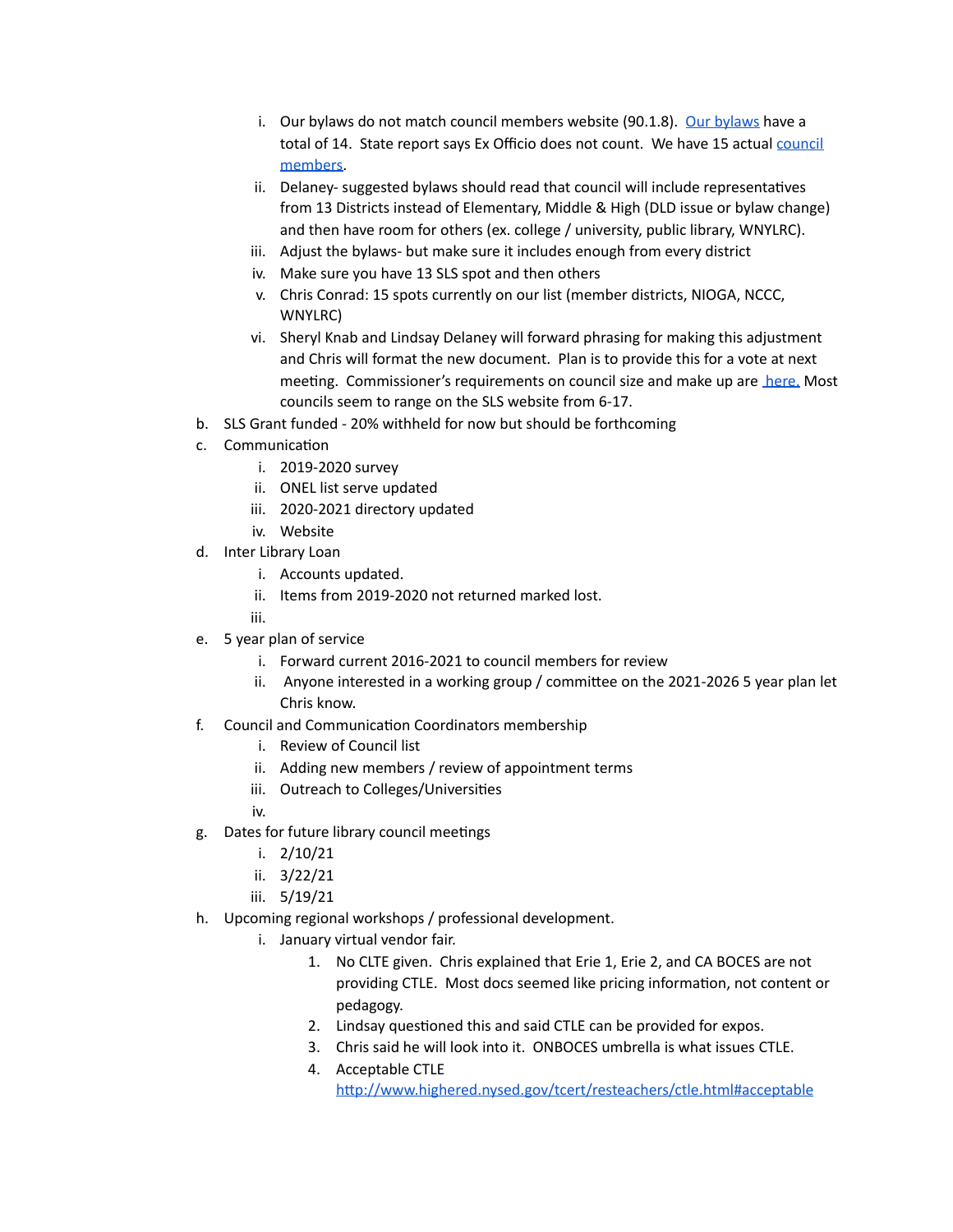- ii. March Follett user's conference. No date yet.
- iii. April opals user's conference. No one is using OPALs in our SLS district.
- iv.
- 9. School Library System Rubric
	- a. <http://www.nysed.gov/school-library-services/nysed-school-library-program-rubric>
	- b. It is not something your principal can hold against you but something to strive for
	- c. Important to be familiar with it.
	- d. Main differences: 21st educator
	- e. Clarifications to administers- conversations
	- f. Chris suggested that he could introduce it in the next ONCC curriculum coordinators meeting to clarify that it is not a tool to evaluate the librarian but the library program,
		- i. Lindsay suggested Chris reaching out to ask Alicia and Mike Fisher to re-address communication because while they mentioned it already in their email, it was the last line of the email.
- 10. Old Business
	- a. Center for School Improvement and Professional Development [updates](https://sites.google.com/onboces.org/csipd/home).
		- i. Course Offerings on website
			- 1. [https://docs.google.com/document/d/1fSZ66YBdXShUCNVboMIa7HwCNoXjGY1](https://docs.google.com/document/d/1fSZ66YBdXShUCNVboMIa7HwCNoXjGY1XEfbOaNbaXp4/edit) [XEfbOaNbaXp4/edit](https://docs.google.com/document/d/1fSZ66YBdXShUCNVboMIa7HwCNoXjGY1XEfbOaNbaXp4/edit)
			- 2. Diane recommended that cross-promotion of SLS and media services resources should be addressed in CSIPD offerings.
			- 3. Lindsay brought up that in the past staff was cut and she was only one person.
				- a. Chris will incorporate Diane's ideas and comments on his list of job responsibilities for media services positions.
	- b. Media Services update
		- i. Considering looking into updating CoSer with services, tools and resource upgrades. Chris asked for feedback. Reiterated the service is people as well as resource
		- ii. Staff person with Media Services- pays for itself
		- iii. District secretaries are buying individually because they do not understand the services
- 11. New Business
	- a. NOVEL databases funded for next year.
		- i. Yay!
	- b. E-resources
		- i. Open eBooks http://openebooks.net/
			- 1. https://docs.google.com/document/d/1BLIzphmgcRQNRBKObJd65Z88xN\_Z
			- MLDjtNaP4ti06Rw/edit?usp=sharing (Created by Dana Prebis)
		- ii. JLG https://jlg.jpublishcentral.com/
			- 1. Alyssa Smith asmith@juniorlibraryguild.com
		- iii. Macken Hugh Alhern can be integrated with Follett
		- iv. Overdrive can they be integrated with Follett - [Lauren Bogatay Tubbs](mailto:lbogataytubbs@rakuten.overdrive.com)
- 12. District Updates
	- a. Albion
		- i. New superintendent- Mickey Edwards
		- ii. New position unofficial class advisor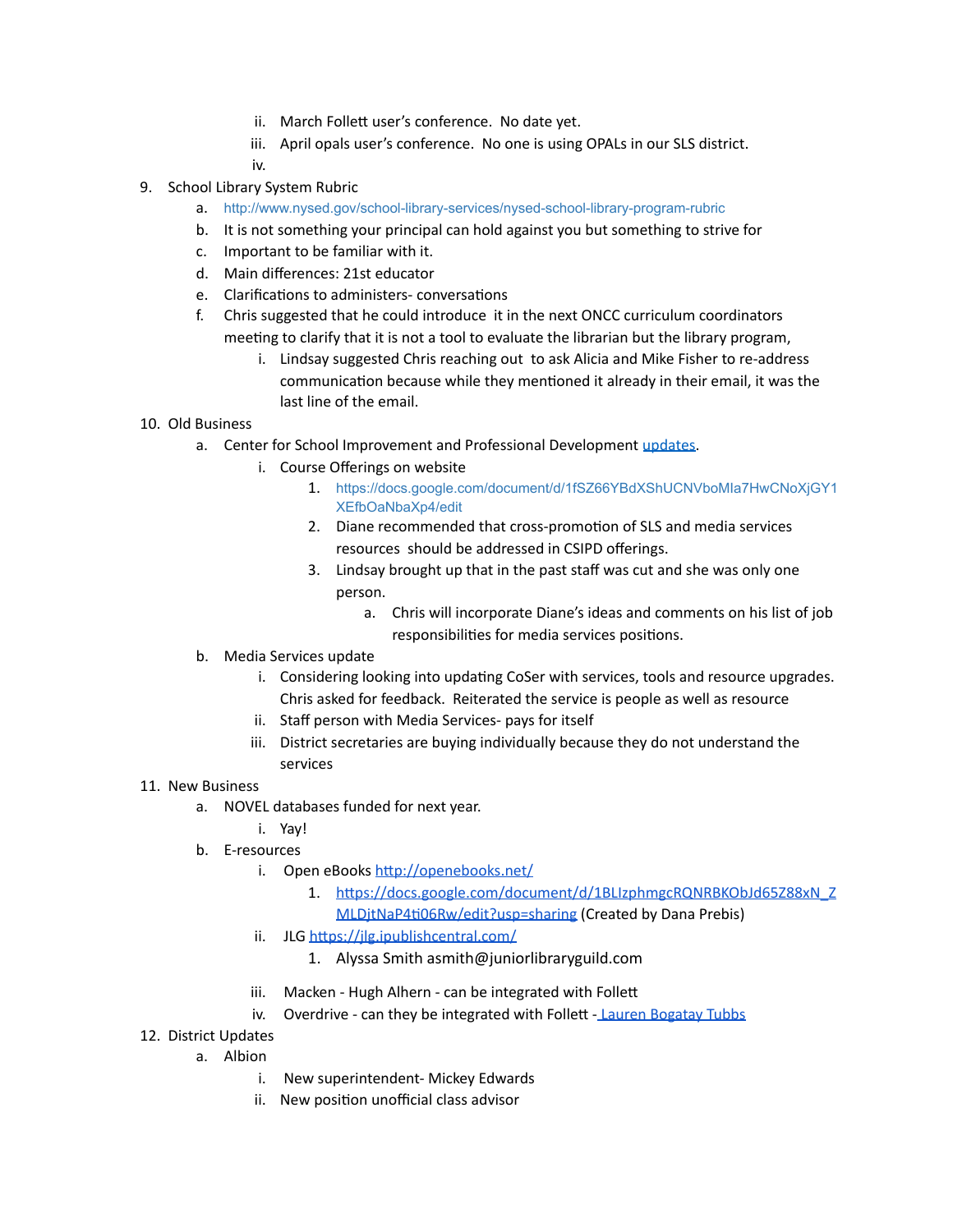b. Barker

i.

- c. Lewiston-Porter
	- i. Mary Ellen retired- Middle school math teacher with MLS is new LMS (not certified)
		- 1. Karen Packs (spelling?)
	- ii. Literacy specialist in elementary school
	- iii. Library has classrooms in it for social distancing
	- iv. Is circulating books
- d. Lockport
	- i. Chris Conrad le
	- ii. Change in job description
	- iii. Librarians being used as tech help
	- iv. 7-8 circulating
- e. Lyndonville

i.

- f. Medina
	- i. Grade 7-12 in building
	- ii. teaching 7th grade class
	- iii. Are circulating books
- g. Newfane
	- i.
- h. Niagara Falls
	- i. Send resources to elementary school
	- ii. put out tutorials
	- iii. students doing research
	- iv. virtual book club
	- v. Are circulating books High school
	- vi. Elementary are circulating as well
- i. Niagara Wheatfield
	- i. Elementary k-5 in school cart circulating and request
	- ii. 6-12 students request
	- iii. New material
- j. North Tonawanda
	- i. One elementary school circulating books
	- ii. Two libraries are not circulating
	- iii. Part-time librarian at intermediate not circulating
	- iv. Middle & High School are circulating
	- v. New librarian Pamela
- k. Royalton-Hartland
	- i.
- l. Starpoint
	- i. Not circulating elementary
- m. Wilson
	- i. Not circulating material

ii.

13. Other – for the good of the school library system.